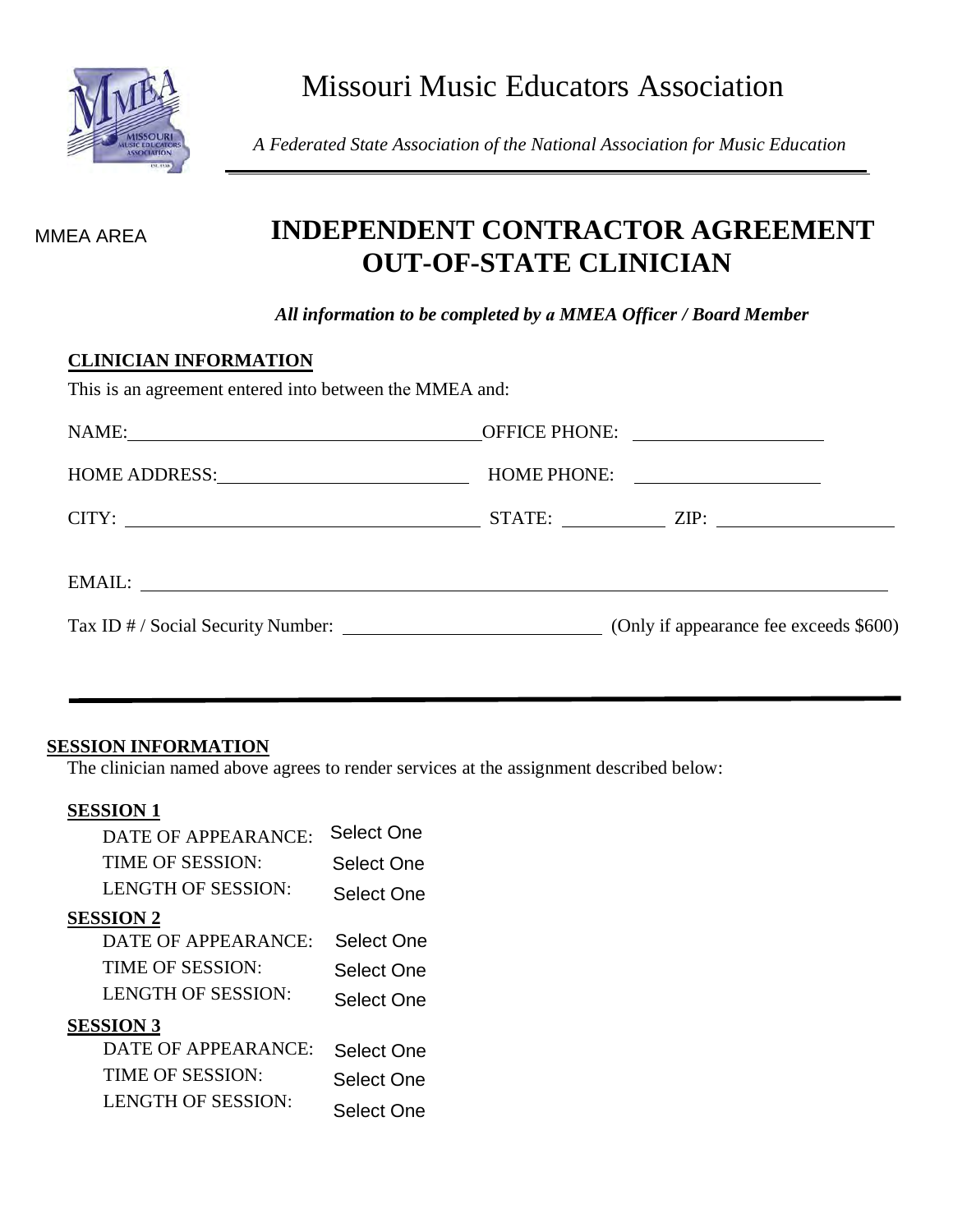

#### MMEA AREA

# **INDEPENDENT CONTRACTOR AGREEMENT OUT-OF-STATE CLINICIAN**

## **Name of Clinician:**

## **TERMS OF AGREEMENT**

# **Sponsorship**

\*The sponsor listed below has agreed to provide financial support for the following expenses:

| All Expenses                   |
|--------------------------------|
| Appearance Fee                 |
| <b>Transportation Expenses</b> |
| Lodging                        |
| Meals                          |
| No Sponsorship                 |

| <b>Sponsor Name:</b> |  |  |
|----------------------|--|--|
|                      |  |  |

Sponsor Email:

# **MMEA REIMBURSED EXPENSES**

MMEA agrees to pay the following expenses (pre-negotiated) in accordance with MMEA Conference Reimbursement Policy:

| Appearance Fee                      |                              |
|-------------------------------------|------------------------------|
| Transportation Expenses     Airfare | <b>Ground Transportation</b> |
| Lodging                             |                              |
| Meals                               |                              |

## **CLINIC PROMOTION**

*MMEA requests that each clinician/presenter record and submit a 15-30 second video promotion for their presentation/s by December 15, 2022.*

## **CLINIC HANDOUTS**

*MMEA requires that a PDF of all handouts to be presented in clinic sessions be submitted through the MMEA Website by January 5, 2023.*